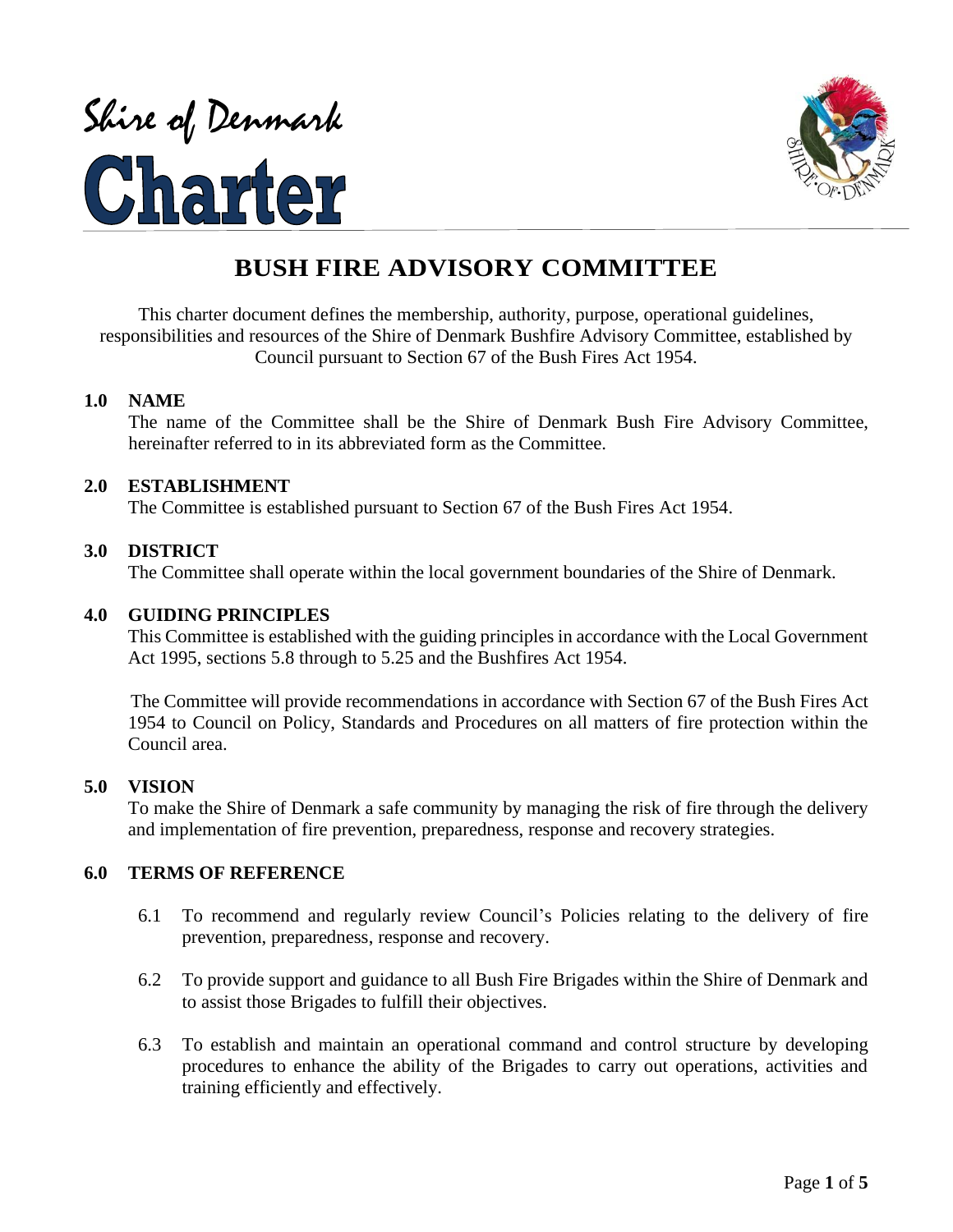- 6.4 To ensure co-operation and co-ordination between all Fire Brigades within the Shire of Denmark and between all other Fire Brigades and stakeholders in their efforts and activities.
- 6.5 To advise Council regarding all matters relating to prosecutions for breaches of the Bush Fires Act 1954.
- 6.6 To advise Regional Officers in the area and any other relevant person or organization on matters referred to the committee.
- 6.7 To report to Council on matters referred to the Committee by Council.
- 6.8 To perform any other function assigned to the Committee under Section 67 of the Bush Fires Act, regulations or Council policy.

### **7.0 MEMBERSHIP**

Membership of the Committee will comprise of a total of 23 voting members.

### **Voting Members:**

- 2 x Councillor Delegates
- Chief Bush Fire Control Officer
- Deputy Chief Bush Fire Control Officer
- Fire Weather Officer
- All current and incoming FCOs, or Proxy FCOs representative\*, from each Volunteer Bush Fire Brigade *(17 Brigades)*

*\* Proxy FCO representatives, for the purpose of discussion and voting at Committee meetings, must be appointed in writing signed by the delegate (FCO) and submitted to the Presiding Person prior to the meeting.*

- Denmark Volunteer Fire & Rescue Service Captain
- Denmark Volunteer Fire & Rescue Service FCO

### **Attendees (Non-Voting):**

- Community Emergency Services Manager (Secretary)
- Bushfire Risk Planning Coordinator
- Department of Fire & Emergency Services (DFES) representative or Proxy
- Department of Biodiversity Conservation and Attractions Parks & Wildlife Service representative or Proxy
- Other Agencies and strategic organisations or businesses such as major tree plantations as required.

The Chief Bush Fire Control Officer (CBFCO) and the Deputy Chief Fire Control Officer (DBFCO) are selected from the appointed Fire Control Officers, however the CBFCO and DCFCO are only entitled to one vote each, not one for each position held.

### **8.0 MEETINGS**

### **8.1 Annual General Meeting:**

The Annual General Meeting is to be held on the first week in June. Elections for: Chief Bush Fire Control Officer; Deputy Chief Bushfire Control Officer; Fire Weather Officer; Brigade Fire Control Officers; and one of their voting members to be Chairperson, to be held at the Annual General Meeting recommended to Council for appointment.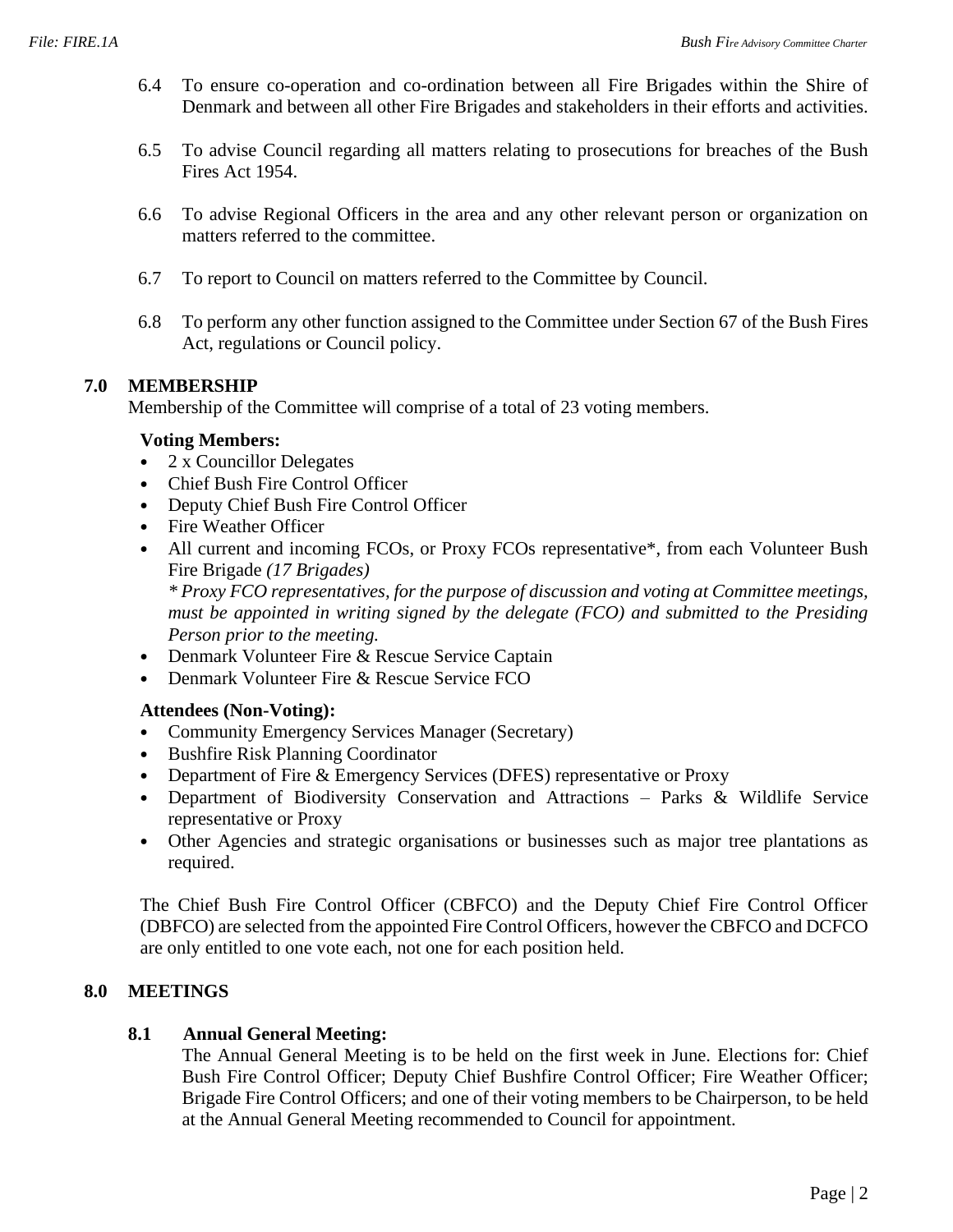### **8.2 Committee Meetings:**

The Committee shall meet as often as its Presiding Person and/or the Council decides, but no less than two times per year, once in October and once in February not including the Annual General Meeting.

### **8.3 Quorum:**

The quorum for any meeting of the Bush Fire Advisory Committee is at least 50% of the number of member positions prescribed on the Committee, whether vacant or not.

### **8.4 Voting:**

Shall be in accordance with the Local Government Act, Section 5.21 with all voting members of the Committee entitled and required to vote (subject to financial and proximity interest provisions of the Local Government Act). Officers of Council servicing the Committee are not entitled to vote unless specifically approved under the charter.

### **8.5 Minutes:**

Shall be in accordance with the Local Government Act, Section 5.22.

### **8.6 Presiding Person**

The Presiding Person and Deputy Presiding Person are to be elected annually at the Annual General Meeting of the Bush Fire Advisory Committee pursuant to Council Policy P050107 and pursuant to Council Policy P040235 the Committee should elect an Elected Member to the role of Presiding Person.

### **8.7 Who acts if no presiding member?**

Shall be in accordance with the Local Government Act, Section 5.14.

### **8.8 Meetings**

Meetings are not open to the public pursuant to Section 5.23 of the Act as the Committee has no delegated power or duty.

### **8.9 Public Question Time**

Nil.

### **8.10 Members Conduct**

Members of the Committee are bound by the:

- provisions of Section 5.65 of the Local Government Act 1995;
- Shire of Denmark Standing Orders Local Law 2000;
- Shire of Denmark Code of Conduct (amended from time to time);
- Local Government (Rules of Conduct) Regulations 2007 (Elected Members only); and
- Clause 34C of the Local Government (Administration Regulations) 1996;

with respect to their conduct and duty of disclosure of financial, proximity or impartiality interests, to the extent stated, dependent upon whether they are a Councillor, Employee of Local Government or a Community Member (community members are not bound to declare impartiality interests, unlike Councillors and Employees of Local Government nor are they bound by the Rules of Conduct Legislation).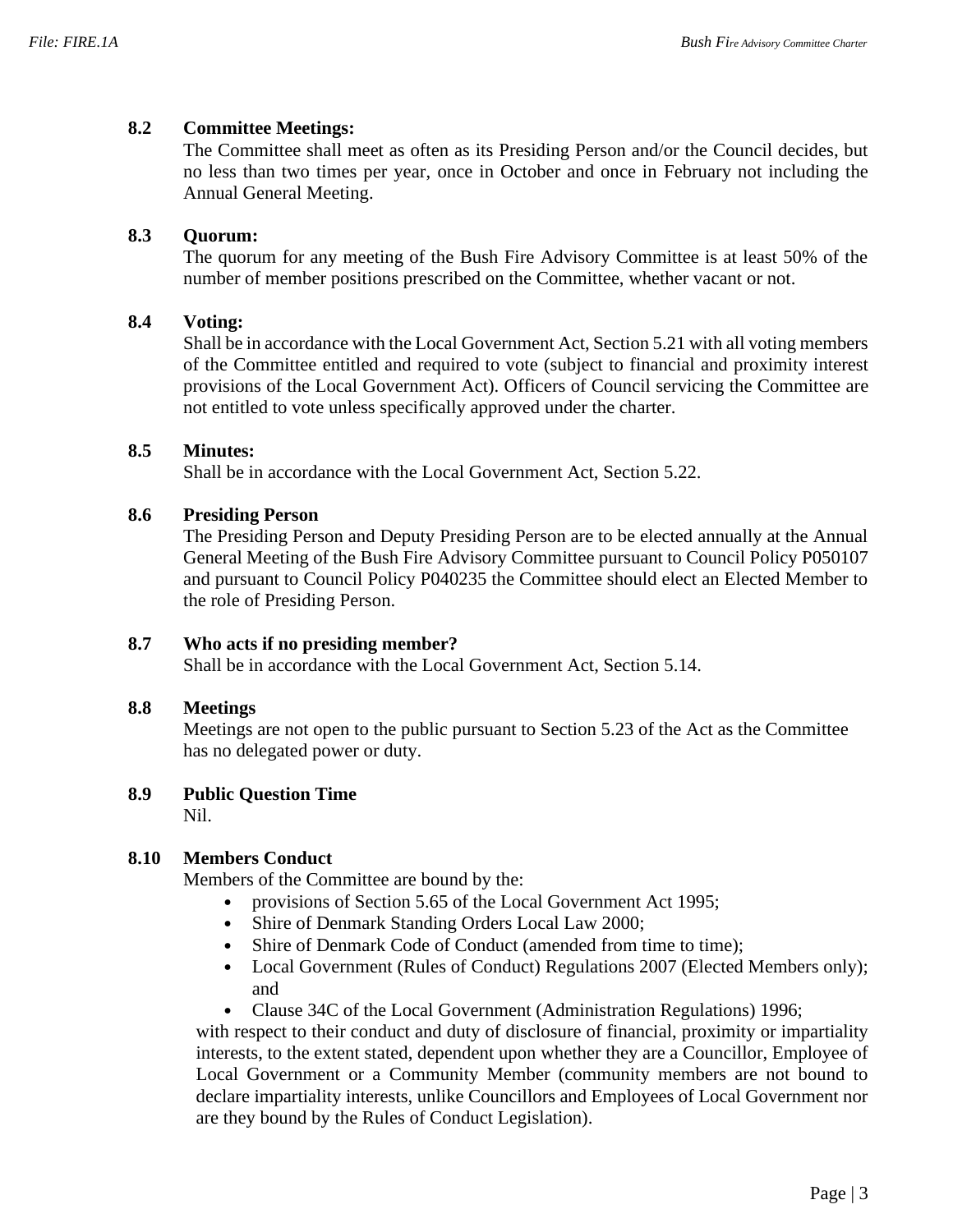### **8.11 Secretary**

The Community Emergency Services Manager will fulfil the role of non-voting secretary who will also be responsible for preparation and distribution of agendas and minutes.

### **8.12 Standing Ex-Officio Members**

The Committee is authorised to co-opt standing ex-officio members not listed under the general membership as non voting members.

 **8.13 Meeting Attendance Fees** Nil.

### **9.0 DELEGATED AUTHORITY OF THE COMMITTEE** Nil

### **10.0 STRATEGIC ALIGNMENT**

The specific tasks and actions undertaken by this committee will assist the Shire of Denmark in achieving the following aspirations and objectives as contained within the Strategic Community Plan;

### C4.0 Our Community

ASPIRATION: We live in a happy, healthy, diverse and safe community with services that support a vibrant lifestyle and foster community spirit.

C4.1 To have services that foster a happy, healthy, vibrant and safe community.